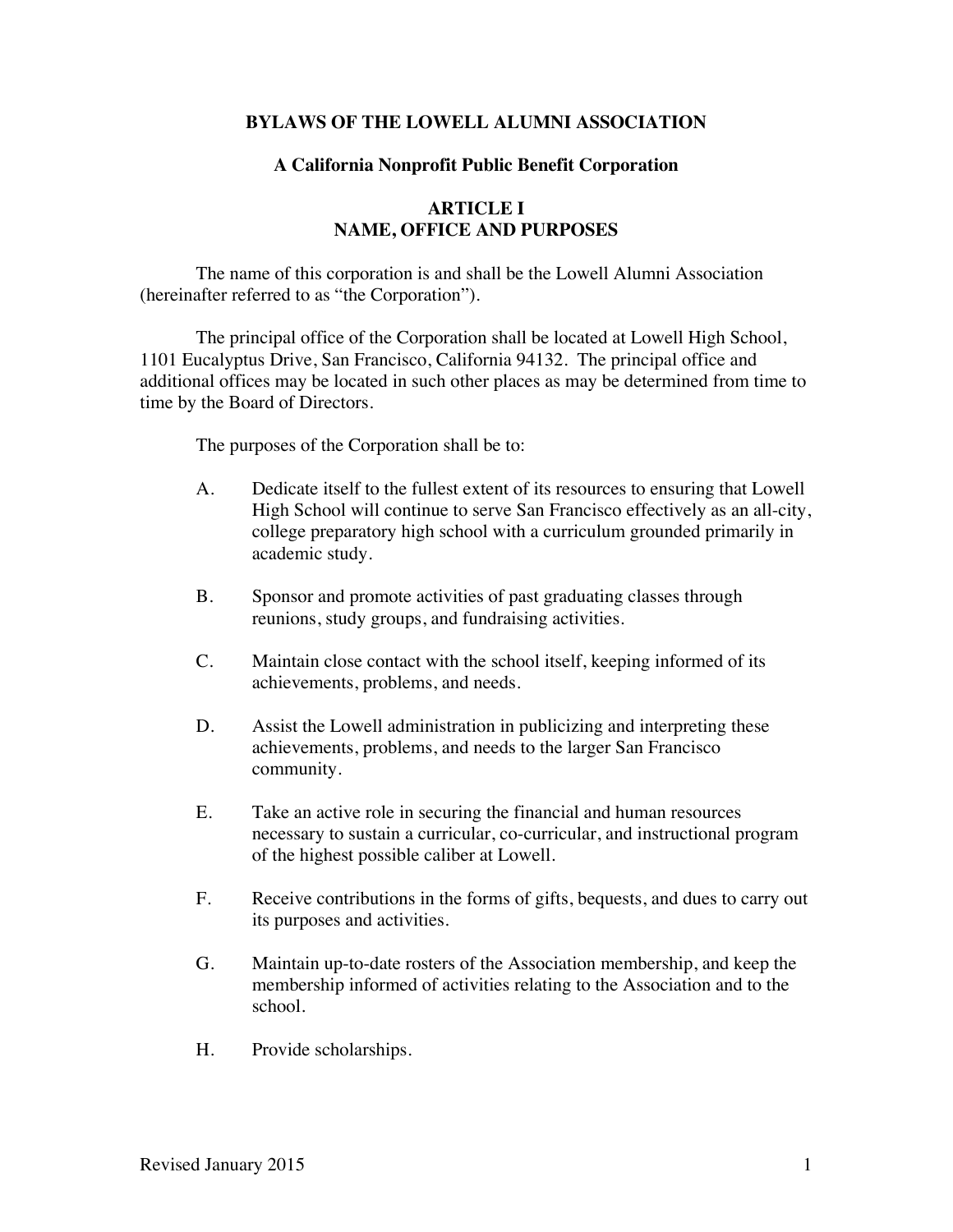I. Engage in research, study, and recordation of the history of Lowell High School, its faculty, and students.

# **ARTICLE II NONPARTISAN ACTIVITIES**

The Corporation has elected to be governed by the California Nonprofit Public Benefit Corporation Law for the public purposes described above, and it shall be nonprofit and nonpartisan. No substantial part of the activities of the Corporation shall consist of the publication or dissemination of materials with the purpose of attempting to influence legislation, and the Corporation shall not participate or intervene in any political campaign on behalf of any candidate for public office.

The Corporation shall not, except to an insubstantial degree, engage in any activities or exercise any powers that are not in furtherance of the purposes described above.

### **ARTICLE III DEDICATION OF ASSETS**

The properties and assets of this nonprofit corporation are irrevocably dedicated to charitable purposes. No part of the net earnings, properties, or assets of the Corporation, on dissolution or otherwise, shall inure to the benefit of any director, officer or member of the Corporation or to any private person or individual. On liquidation or dissolution, all properties and assets and obligations shall be distributed and paid over to an organization dedicated to a non-profit fund, foundation or corporation which is organized and operated exclusively for charitable purposes and which has established its tax exempt status under section 501(c)(3) of the Internal Revenue Code.

# **ARTICLE IV MEMBERS**

Section 1. Membership and Voting Rights.

The Corporation shall have three classes of membership:

- (1) Regular members;
- (2) Faculty members; and
- (3) Honorary members.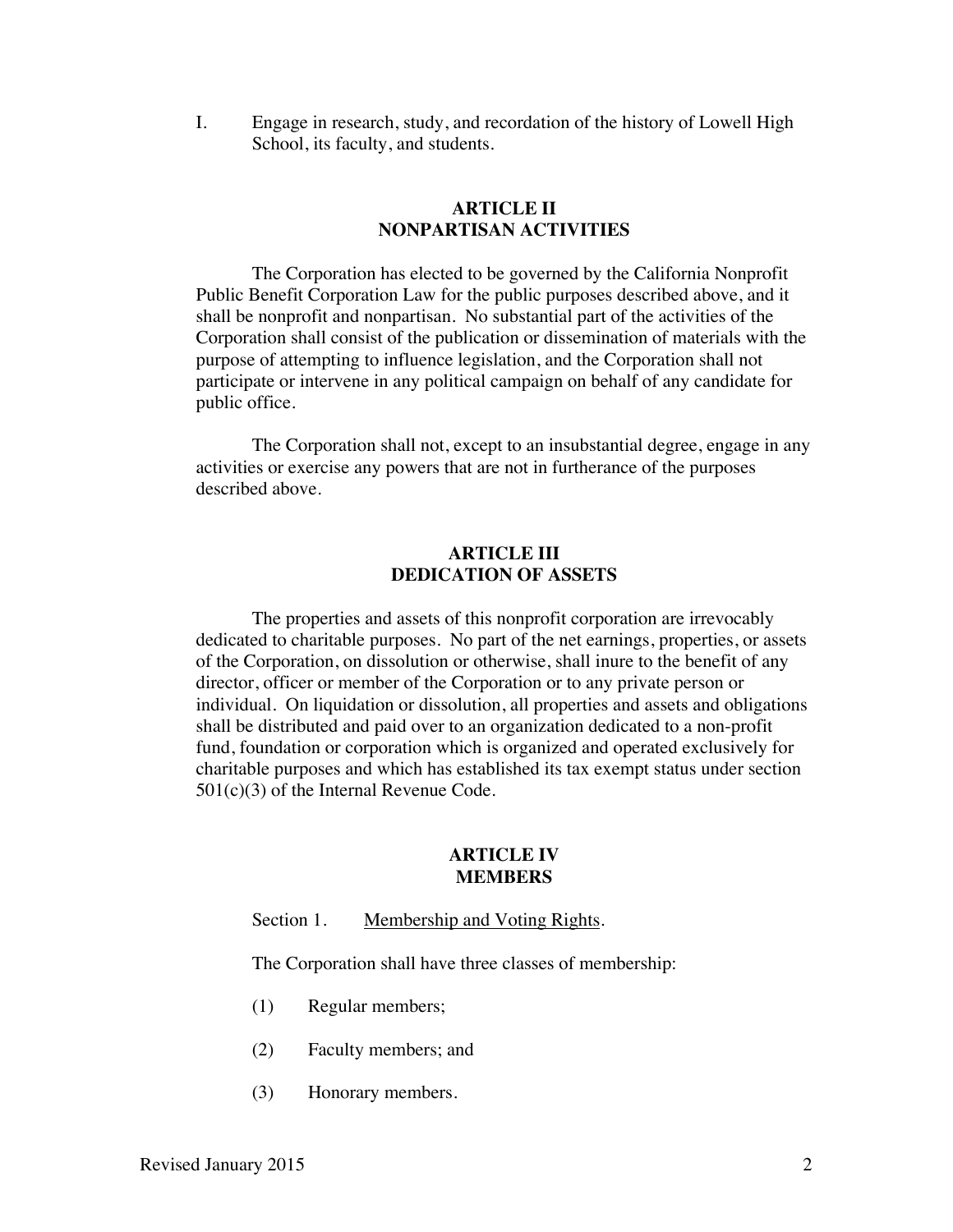Any person who has attended or is attending Lowell High School as a student shall be eligible for regular membership. Any person who has taught or is teaching at Lowell High School shall be eligible for faculty membership. Any person who has shown substantial interest in the welfare of Lowell High School may, in the discretion of the Board of Directors, be designated as an honorary member.

Membership may only be conferred after approval of a person's application by the Board of Directors and payment of such dues and initiation fees, if applicable, as may from time to time be fixed by the Board of Directors. Life membership within each class and the amount of dues therefore shall be determined by the Board of Directors.

Faculty and honorary members shall not be members as defined by California Corporations Code section 5056, or as may be amended, and shall not have any voting rights. Regular members shall be entitled to vote on any matter submitted to a vote of the members.

Section 2. Eligibility for Membership.

Any qualified person dedicated to the purposes of the Corporation who wishes to become a member may file an application in such form as the Board of Directors shall determine. Any request for membership shall be acted upon by the Board of Directors at a regularly scheduled meeting.

Section 3. Termination of Membership.

The membership of any member shall terminate upon resignation of the member, expiration of the period of membership, or expulsion or suspension of the member by the Board of Directors. Following a determination by the Board of Directors that a member should be suspended or expelled, a notice shall be sent my mail at least fifteen (15) days before the proposed effective date of the suspension or expulsion, and the reasons therefor. The member shall be given an opportunity to be heard, either orally or in writing not fewer than five (5) days before the effective date of the proposed suspension or expulsion.

Section 4. Dues.

Membership dues shall be payable in such amounts and at such times as determined from time to time by the Board of Directors.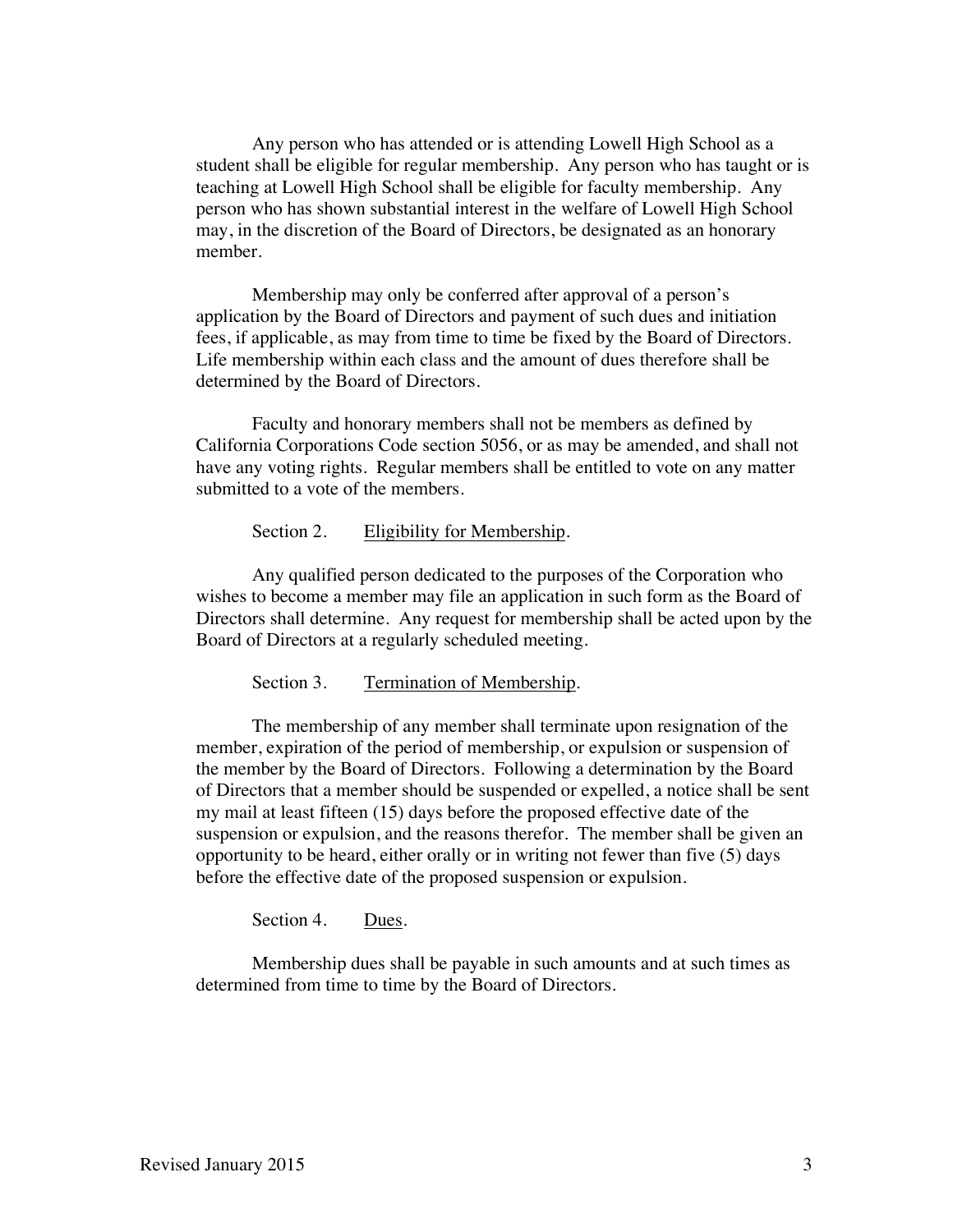## **ARTICLE V MEETINGS OF MEMBERS**

#### Section 1. Annual Meeting.

The annual meeting of members shall be held on the second Monday of January of each year at 8:00 p.m. at Lowell High School unless the Board of Directors fixes another date and location and so notifies the members as provided in Section 4 of this Article.

Section 2. Special Meetings.

Special meetings may be called by the President, the Board of Directors, or not less than one hundred (100) of the members.

Section 3. Place of Meeting.

Meetings of the members shall be held at such place or places as may from time to time be fixed by the Board of Directors.

Section 4. Notice of Meeting.

Notice of any meeting of members stating the place, date, time and purpose of the meeting shall be given, not less than ten days prior to the meeting, by written communication, electronic communication, posting on the Alumni Association website, or any other means approved by the Board of Directors.

Section 5. Quorum and Transacting Business.

The members present in person at any meeting shall constitute a quorum at such meeting. The vote of the majority of members present at such meeting shall decide any question specified in the notice of the meeting.

### **ARTICLE VI BOARD OF DIRECTORS**

Section 1. General Powers.

Subject to the limitations of these Bylaws, the Articles of Incorporation, and the laws of California, the affairs of the Corporation shall be managed, and all corporate powers shall be exercised by, or under the direction of a Board of Directors. The Board may appoint and prescribe the duties of appropriate staff, including an Executive Director, to assist the Board in carrying out its functions.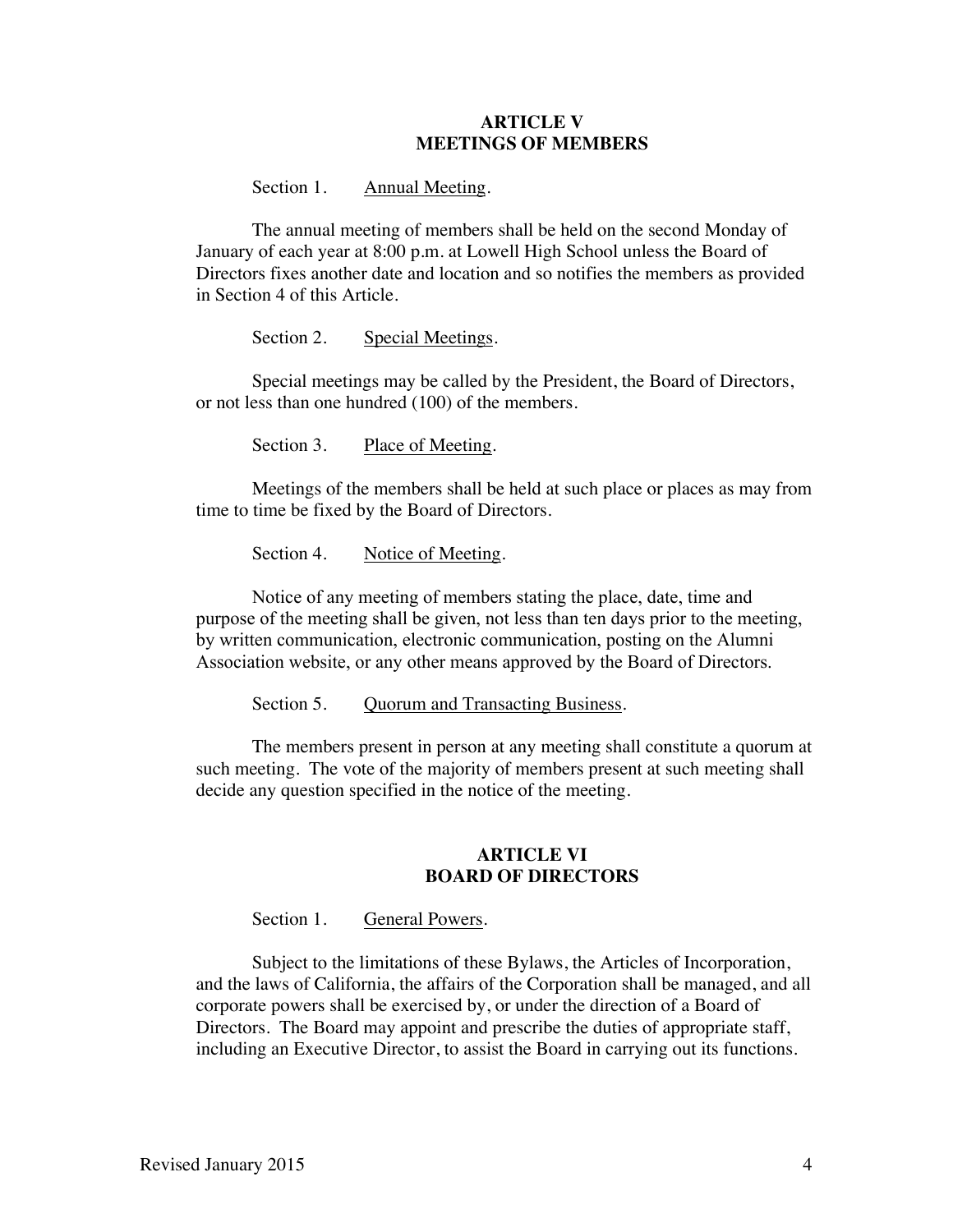Section 2. Number, Tenure and Qualifications.

The Corporation shall have thirty-two (32) Directors, each of whom shall be an alumnus of Lowell High School chosen from the membership.

One Director shall be the immediate past Past President of the Board of Directors.

One Director shall be a representative from our Southern California Branch of the Lowell High Alumni Association. Said Director shall be that person appointed by the Southern California Branch to represent them at each monthly Board of Directors meeting. This Director may be a different person each month.

The balance of 30 Directors of the Corporation shall be elected for a term of three (3) years and shall hold office until a successor shall have been elected. At each annual meeting of the membership ten (10) directors shall be elected in the manner set forth in Section 3 of this Article.

The principal of Lowell High School shall be a non-voting, ex-officio member of the Board of Directors.

Section 3. Election of Directors shall proceed in the following manner:

- A. A Nominating Committee shall be appointed by the President, which Committee shall be comprised of five Directors of the Association. The term of committee appointments shall be for one year.
- B. The Nominating Committee shall present to the membership at the annual meeting of the membership a slate of ten nominees for Directors.
- C. Following the presentation of the slate by the Nominating Committee, nominations may be made from the floor.
- D. When there are no further nominations from the floor, the President shall declare nominations closed and proceed to a vote.
- E. The eight candidates receiving the largest number of votes shall be declared elected.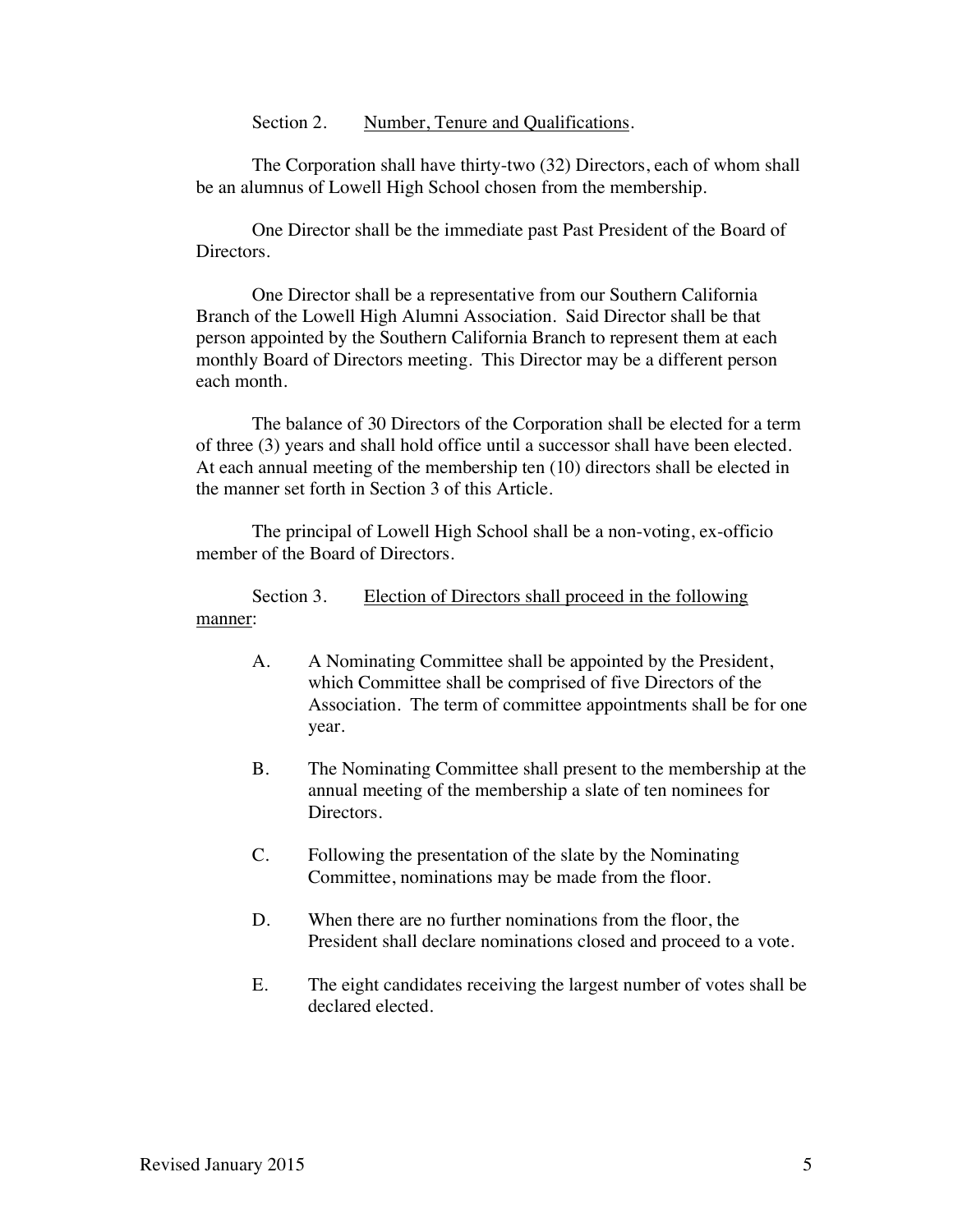Section 4. Regular Meetings.

Regular meetings of the Board shall be held without other notice than these Bylaws at places and on dates designated from time to time by resolution of the Board.

Section 5. Special Meetings.

Special meetings of the Board of Directors may be called by or at the request of the President, the Secretary or a majority of the actual directors. Unless approved by the President for an alternative location, the place will be the office of the corporation.

Section 6. Notice of Special Meetings.

Notice of any special meeting of the Board shall be given at least two (2) days prior thereto either personally or by telephone or telegram or four (4) days' notice by first-class mail, subject to waiver of notice as provided in Article XII of these Bylaws. All such notices shall be given or sent to each director's address or telephone number as shown on the records of the corporation. The attendance of a director at any special meeting shall also constitute a waiver of notice of such meeting.

Section 7. Quorum.

Nine (9) directors or a majority of the Directors holding office at any point in time, whichever is less, shall constitute a quorum. The directors may continue to transact business during a meeting at which a quorum is initially present, notwithstanding the withdrawal of directors, if any action is approved by at least a majority of the required quorum for that meeting.

Section 8. Manner of Acting.

Action by the Board shall be by a majority of the directors present at a meeting duly held at which a quorum is present unless a greater number is required by law.

Section 9. Action Without a Meeting.

Any action required or permitted to be taken by the Board of Directors may be taken without a meeting if all members of the Board shall individually or collectively consent in writing to such action. Such action or written consent shall have the same force and effect as an unanimous vote of the Board. Such written consent or consents shall be filed with the minutes of the proceedings of the Board.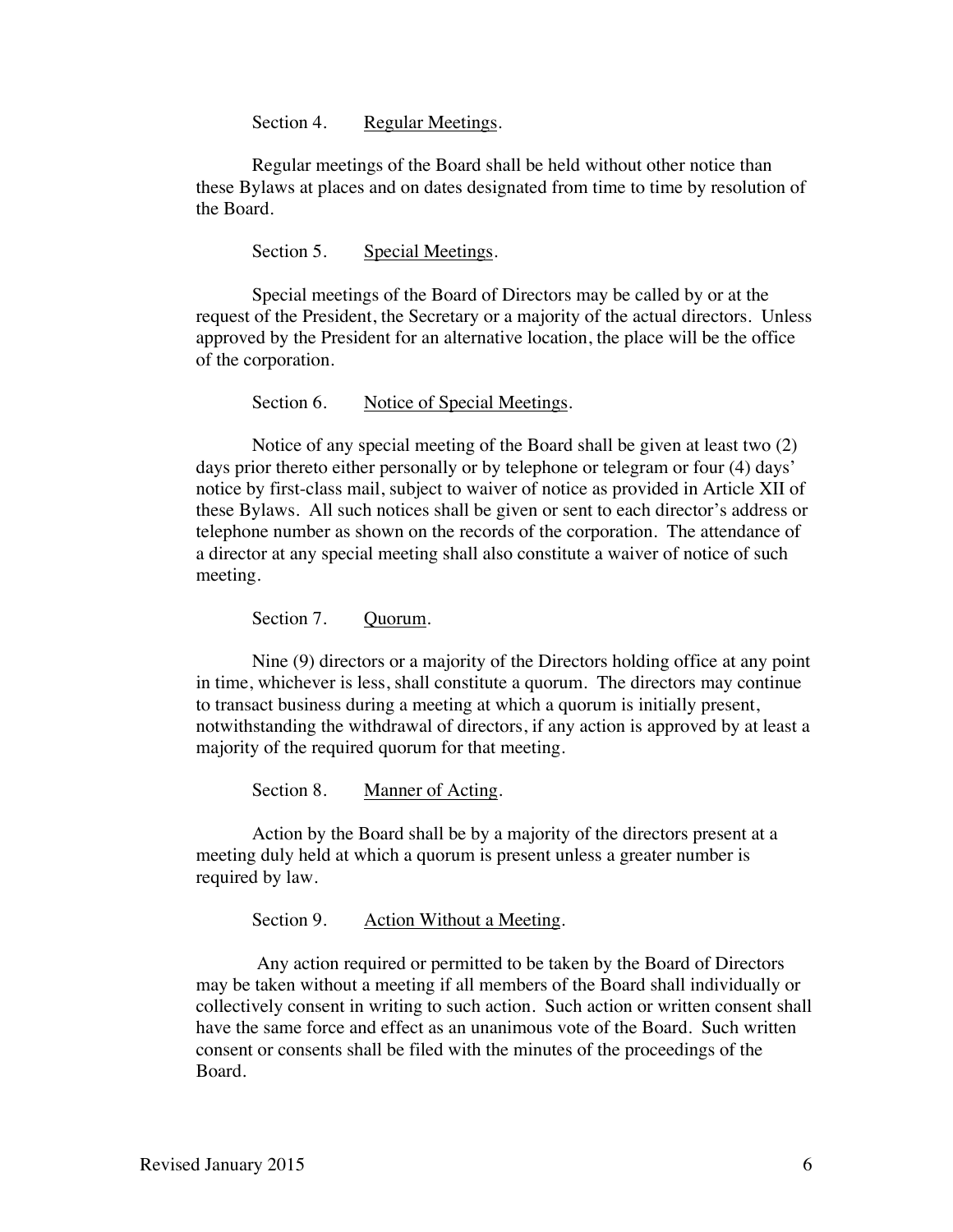## Section 10. Participation in Meetings by Means of Conference Telephone.

Members of the Board may participate in a meeting of the Board by means of a conference telephone or similar communications equipment by means of which all persons participating in the meeting can hear each other, and participation by such means shall constitute presence in person at such meeting.

Section 11. Vacancies.

Any vacancy occurring in the Board of Directors shall be filled by action of a majority of the remaining Directors, though less than a quorum, or a sole remaining director. A director elected to fill a vacancy shall hold office during the unexpired term of his or her predecessor in office and until his or her successor is elected. The Board may accept a resignation prior to filling that vacancy with a successor.

Section 12.

(a) Events causing vacancy. A vacancy or vacancies in the Board of Directors shall be deemed to exist on the occurrence of the following: (i) the death, resignation, or removal of any director; (ii) the declaration by resolution of the Board of Directors of a vacancy of the office of a director who has been declared of unsound mind by an order of court or convicted of a felony or has been found by final order of judgment of any court to have breached a duty under the California Nonprofit Corporation Law; (iii) the increase of the authorized number of directors; (iv) the failure of the members, at any meeting of members at which any director or directors are to be elected, to elect the number of directors to be elected at such meeting;  $(v)$  the failure of a director to attend three consecutive regular meetings of the Board of Directors without good cause therefore; (vi) the vote of the members to remove a director.

(b) Resignations. Except as provided in this paragraph, any director may resign, which resignation shall be effective on giving written notice to the President, the Secretary, or the Board of Directors, unless the notice specifies a later time for the resignation to become effective. If the resignation of a director is effective at a future time, the Board of Directors may elect a successor to take office as of the date when resignation becomes effective. No director may resign when the corporation would then be left without a duly elected director or directors in charge of its affairs.

(c) Removal of Director. Following a determination by the Board of Directors that a member should be removed, a notice shall be sent by mail at least fifteen (15) days before the proposed effective date of the removal and the reasons therefor. The Director shall be given an opportunity to be heard, either orally or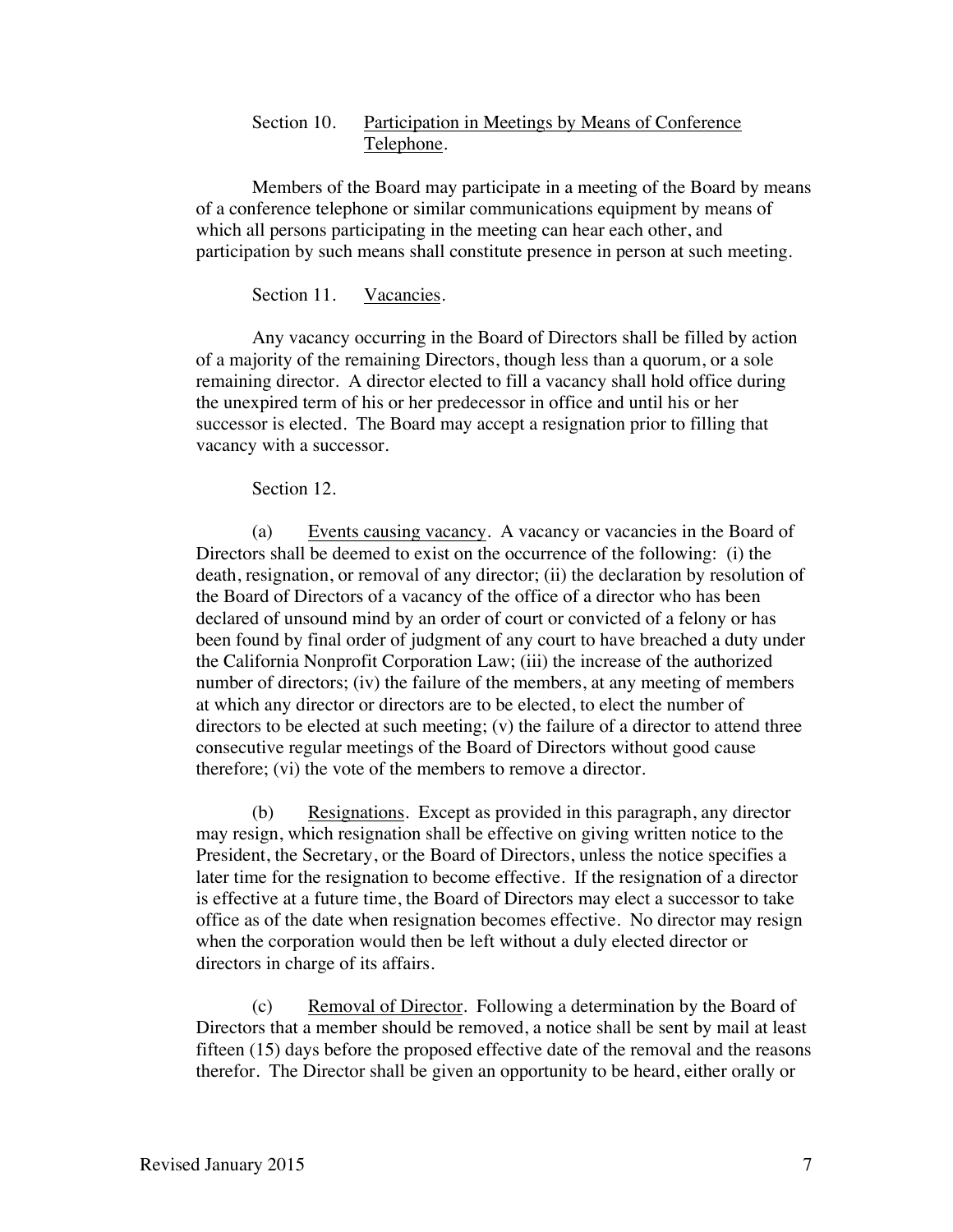in writing not fewer than five (5) days before the effective date of the proposed removal.

Section 13. Compensation.

Directors shall not receive compensation for their services as members of the Board. Nothing herein shall be construed to preclude any director from serving the corporation in any other capacity as an officer, agent, employee, or otherwise, and receiving compensation therefor or from receiving reimbursement for reasonable expenses, as may be fixed or determined by resolution of the Board.

#### Section 14. No Interest in Assets.

No director shall possess any property right in or to the property of the corporation. In the event the corporation owns or holds any property upon its dissolution and winding up, after paying or adequately providing for its debts and obligations, the directors shall dispose of the remaining property in accordance with the provisions of the Articles of Incorporation and these Bylaws.

Restriction on Interested Directors. Not more than 49% of the persons serving on the Board of Directors at any time may be interested persons. An interested person is (1) any person being compensated by the corporation for services rendered to it within the previous 12 months, whether as a full-time or part-time employee, independent contractor, or otherwise, excluding any reasonable compensation paid to a director as director; and (2) any brother, sister, ancestor, descendant, spouse, brother-in-law, mother-in-law, or father-in-law of any such person. However, any violation of the provisions of this paragraph shall not affect the validity or enforceability of any transaction entered into by the corporation.

Section 15. Director Emeritus.

The Corporation shall have an additional category of Membership known as "Director Emeritus." This category of Membership shall be comprised of Directors who have served on the Board of Directors with particular distinction, who have in leaving the Board of Directors expressed their willingness to continue to help Lowell High School when called upon, and who are acknowledged and chosen as Director Emeritus by the Board of Directors as especially deserving of this honor. Persons designated by resolution of the Board of Directors as Director Emeritus shall hold this position in perpetuity. The Corporation shall maintain a special roll of such Director Emeritus in the corporate records.

Director Emeritus shall be entitled to attend any meeting of the Board of Directors and to participate in the discussions at such meetings at any time.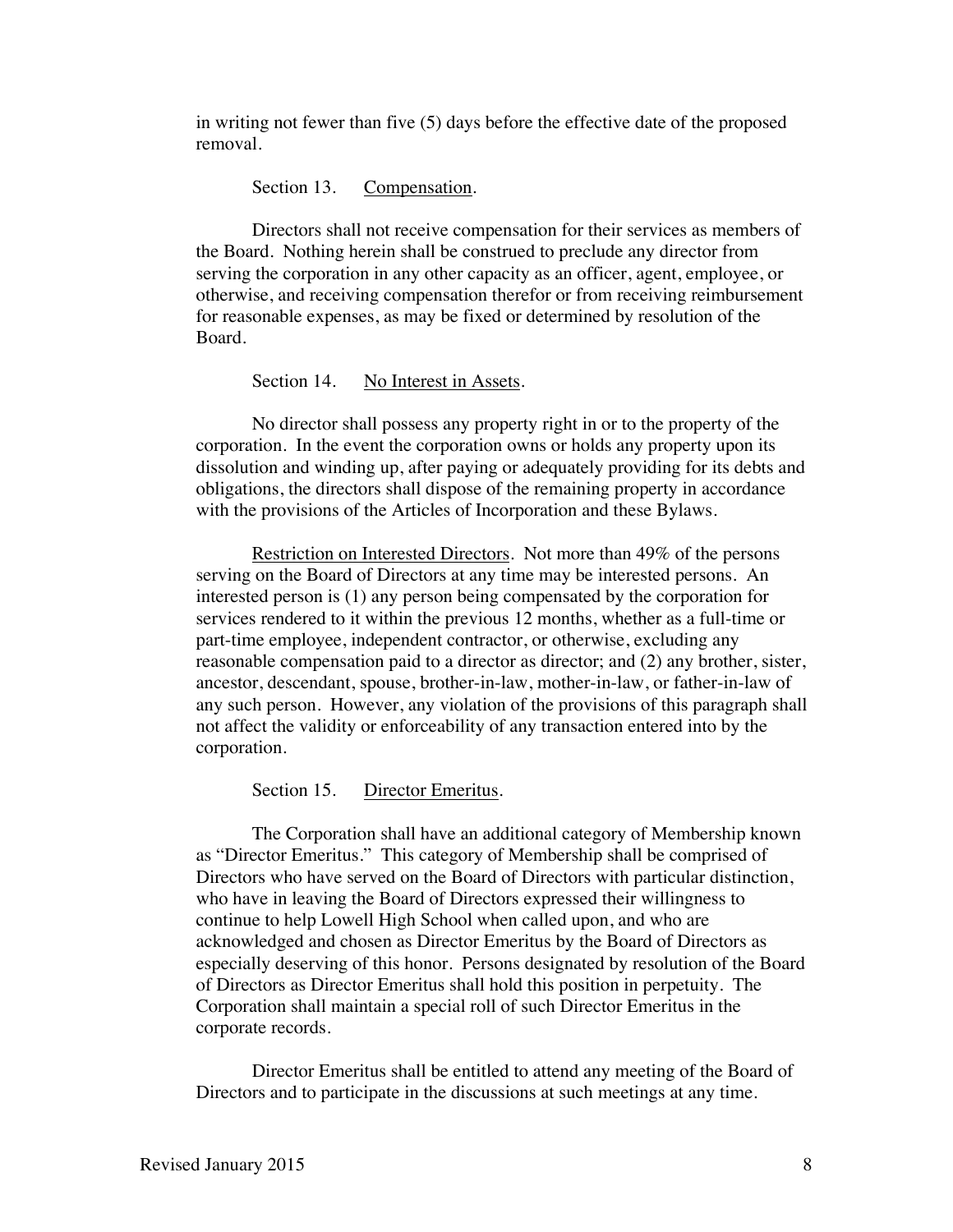# **ARTICLE VII OFFICERS**

Section 1. Officers.

The officers of the corporation shall be a President, a Vice-President, a Vice-President for Planning and Development, a Secretary, a Chief Financial Officer (CFO) (also referred to as "Treasurer"), and such other officers as may be elected to offices created by the Board. Officers shall have powers and duties as specified herein and as may be additionally prescribed by the Board. One person may hold two or more offices, except those of President and Secretary, but no officer shall execute, acknowledge, or verify any instrument in more than one capacity, if such instrument is required to be executed, acknowledged, or verified by two or more officers.

Section 2. Election and Term of Office.

The officers of the corporation shall be elected annually by the Board of Directors at the regular annual meeting of the Board of Directors following the annual meeting of members. If the election of any officer shall not be held at such meeting, such election shall be held as soon thereafter as conveniently as possible. New offices may be created and filled, and vacancies may be filled, at any meeting of the Board of Directors. Each officer shall hold office until a successor shall have been elected, unless otherwise removed.

Section 3. Removal.

Subject to the rights, if any, of any officer under any contract of employment, any officer elected or appointed by the Board may be removed by the Board with or without cause, whenever in its judgment the best interests of the corporation would be served thereby.

Section 4. Resignation.

Any officer may resign at any time by giving written notice to the corporation. Any resignation shall take effect at the date of the receipt of that notice or at any later time specified in that notice; and, unless otherwise specified in that notice, the acceptance of the resignation shall not be necessary to make it effective. Any resignation is without prejudice to the rights, if any, of the corporation under any contract to which the officer is a party.

Section 5. President and Vice-President.

The President shall, if present, preside at all meetings of the corporation. He or she shall have general supervision, direction and control of the business of the corporation. The Vice-President shall assume the responsibilities of the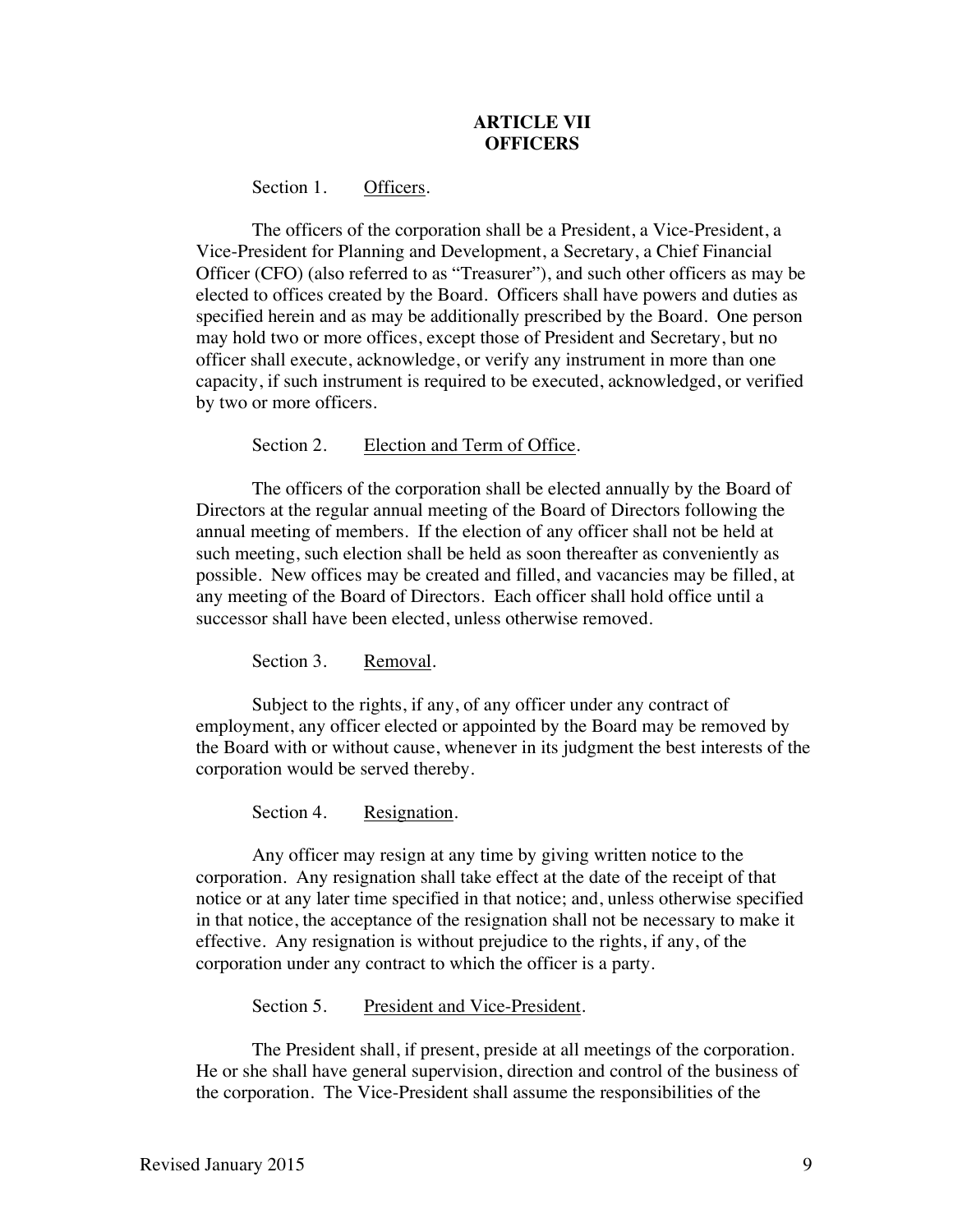President in the President's absence or incapacity. The Vice-President for Planning and Development shall assume the responsibilities of President in the absence or incapacity of both the President and Vice-President.

Section 6. Secretary.

The Secretary shall be responsible for the mailing of notices and for the proper recording of proceedings of meetings of the corporation. The Secretary shall maintain all official records of the Corporation. The Secretary shall automatically become Chief Financial Officer (CFO) if there is a vacancy, if the CFO is unable to perform his or her duties, of if the corporation has not elected a new CFO.

Section 7. Chief Financial Officer (CFO).

The CFO shall be responsible for the corporation's funds and financial records. The CFO shall collect and report, or supervise collecting and reporting, of all income and expenditures, shall establish proper accounting procedures for the handling of the corporation's funds, and shall be responsible for the keeping of the funds in such banks as approved by the Board. The CFO shall report on the financial condition of the corporation at meetings of the Board and at other times when called upon by the President.

At the end of each fiscal year, the CFO shall prepare, or cause to be prepared, an annual report which shall, if required by the Board, be reviewed by a certified public accountant. At the expiration of the CFO's term of office, or upon removal, the CFO shall immediately deliver over to the person designated by the President all books, money and other property in his or her charge.

## **ARTICLE VIII COMMITTEES**

Section 1. Executive Committee.

The Executive Committee shall be comprised of the President, the Vice-President, the Vice-President for Planning and Development, the Treasurer, and the Secretary. The President shall be its chairperson and it shall meet at the President's call. A quorum shall be a majority of the members of the committee.

In the interim between regular meetings of the Board of Directors the Executive Committee shall have authority to act on matters that otherwise would come before the Board for consideration and shall report to the Board of Directors any action taken by it at the first regular meeting convened after such action.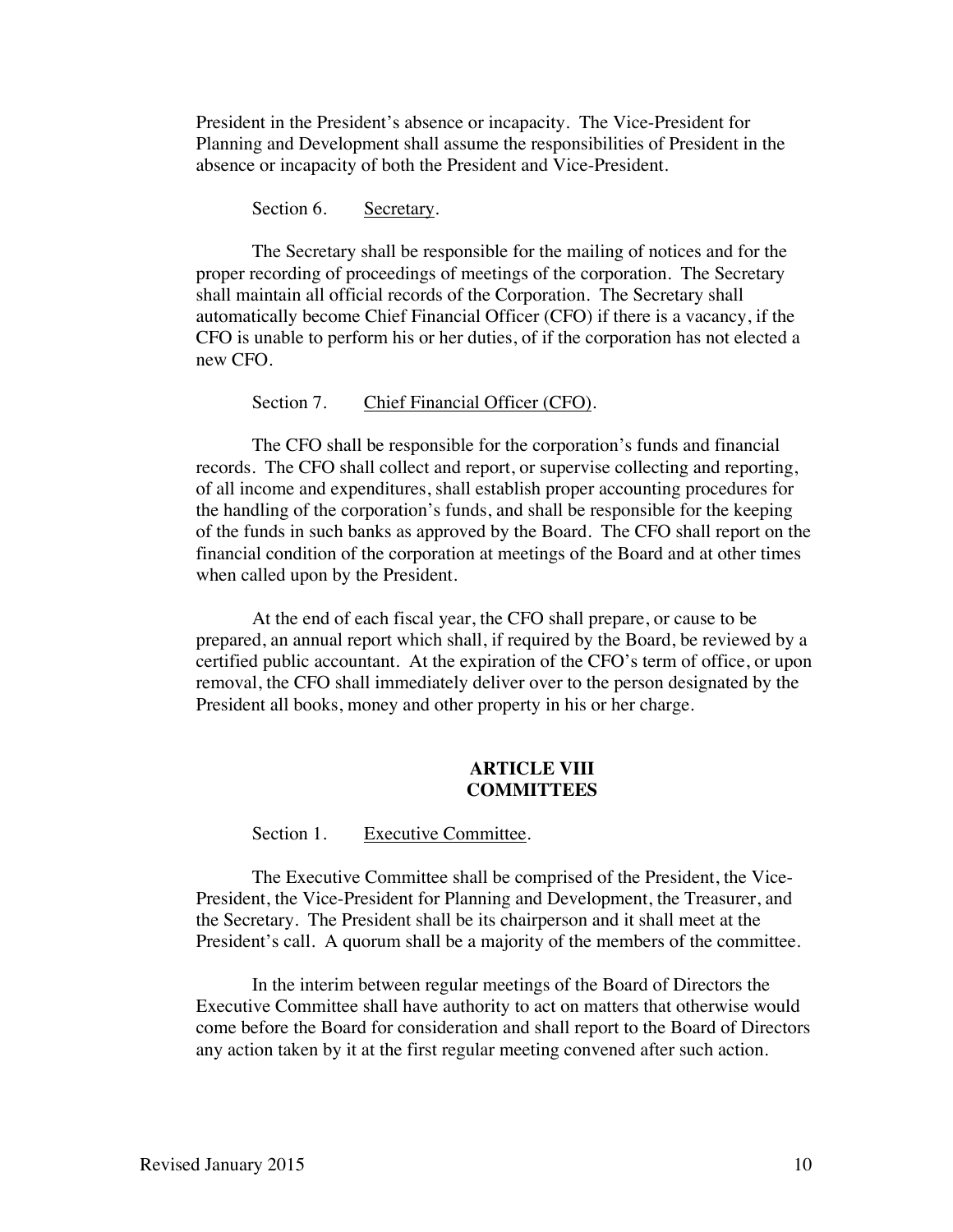Section 2. Standing Committees.

Standing committees of the Board shall be comprised of not less than two (2) directors designated by the President. There shall be the following standing committees:

- a. Membership
- b. Legal
- c. Budget & Finance
- d. Scholarship
- e. Promotion, Events, Public Relations and Fundraising
- f. Newsletter

Section 3. Other Committees.

The President may designate such committees from time to time as may be required.

# **ARTICLE IX FISCAL YEAR**

Effective July 1, 2015, the fiscal year of this corporation shall be July 1 through June 30.

## **ARTICLE X INDEMNIFICATION OF DIRECTORS, OFFICERS AND OTHER CORPORATE AGENTS**

The corporation may, to the extent allowed by applicable state and federal laws, indemnify and hold harmless its officers, directors, agents and employees from and against any and all claims, actions, proceedings, whether threatened, pending or completed, brought by reason of their respective position with or relationships to the corporation, including, without limitation, all reasonable attorneys' fees, costs and other expenses incurred in establishing a right to indemnification under this Article.

### **ARTICLE XI BOOKS AND RECORDS**

The corporation shall keep at its principal office correct and complete books and records of account, written minutes of the proceedings of its meetings, the original and a copy of the Articles and Bylaws as amended to date, and a